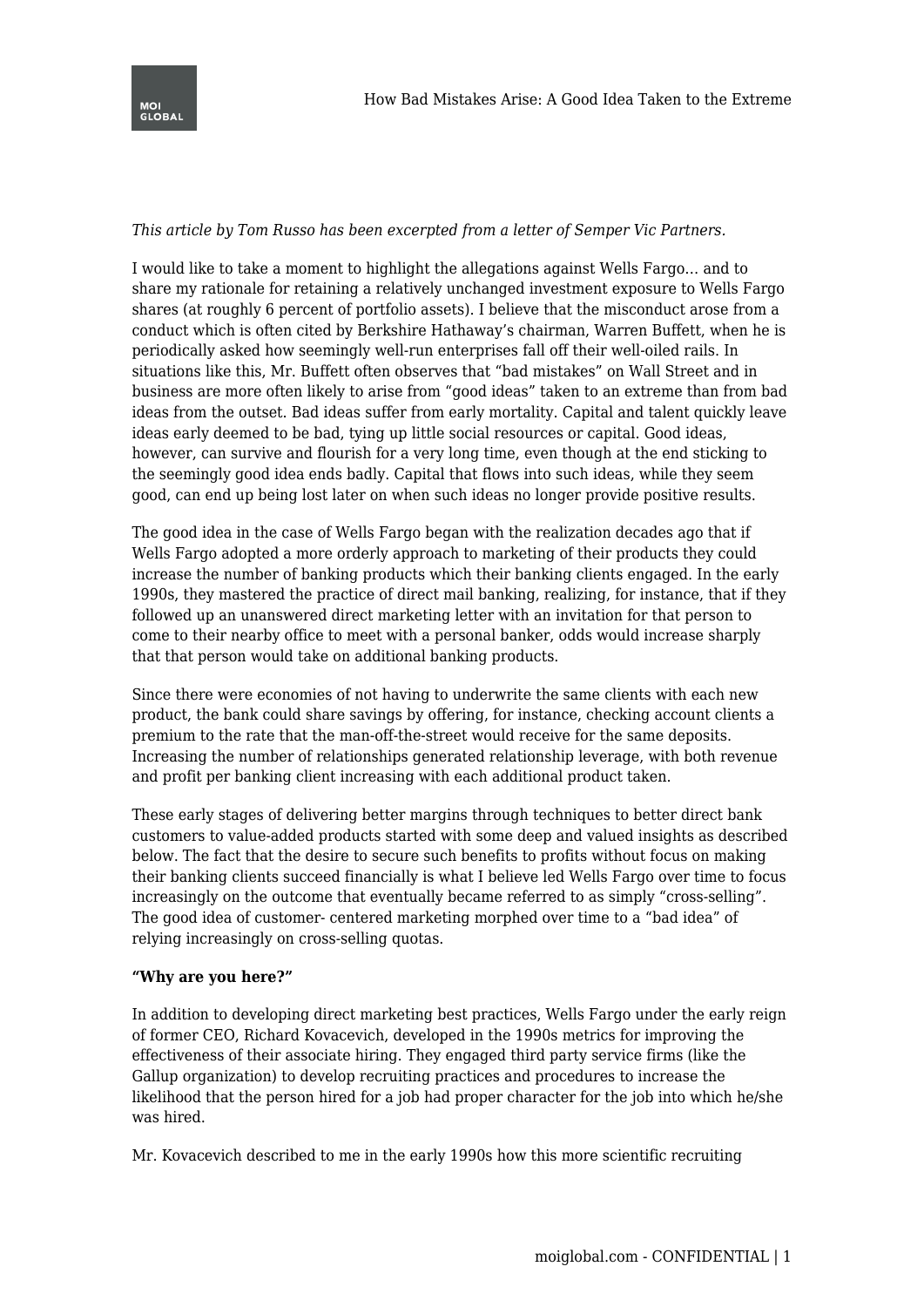

process added value through a story about a teller. He described how he approached one of Wells Fargo's associates in the back of the main vault at the California Avenue main Wells Fargo banking branch. When asked who she was and what she was doing eating lunch in the back depth of the vault, his associate described how she liked the bank vault because it was quiet and because she really liked being away from people. When she described her position as bank "teller", Kovacevich realized that Wells Fargo still had room to grow with fitting personality and character to work.

Wells Fargo learned from such examples and early on employed increasingly appropriate recruitment filters that would recruit for the appropriate jobs. Telemarketers, for instance, were selected from people who not only responded "yes" to their first question, e.g., "Do you like to talk on the phone?" In fact, they looked for those who would follow up their affirmative answer to the first question with an observation of how much they liked to "talk to their mother on the phone over lunch" and not retreat to the comforting silence of a bank vault.

#### **"How can we better serve you, Mr. Smith?"**

A related insight shared by former CEO, Kovacevich, at the same time as Wells Fargo applied science to recruiting involved Wells Fargo's somewhat unorthodox belief in the value of the retail bank branch network. Whereas many of Wells Fargo's competitors at this time were closing bank branches due to the desire to reduce fixed costs and attempt to engage the first flurry of internet banking services, Wells Fargo, by contrast, considered their bank branches to be the financial emporium where they could "earn lifelong relationships that help people succeed financially."

Wells Fargo's historic bank branches were unusually productive due to several important reasons. First and foremost, Wells Fargo relied upon the branch bank environment to recruit their single most critical relationship – the checking account. Wells Fargo retains the belief that the bank which has the checking account relationship into which their clients' salaries are directly deposited has the best chance to successfully market additional relationships. Second, Wells Fargo invested in sophisticated teller-assist technology. When banking clients come for checking account activities, Wells Fargo tellers automatically know which relationships with each customer might be open for new product offerings in light of the client-specific details which tellers view on their monitors. This assisting software allows tellers to see if/whether a Certificate of Deposit should be rolled over, student loan extended, home improvement loan adjusted, 401(k) investment made, etc. Such advice historically yielded to Wells Fargo enormous client product competitive advantages, resulting with industry record setting productivity.

Third, Wells Fargo considered their bank branch managers to be their main bankers to small business clients in their neighborhoods. This meant that bank branch heads were encouraged to travel extensively away from the bank to meet with prospective/existing clients at client offices. This hands-on lending helped Wells Fargo to develop, over the decades, the extraordinary interest- free demand deposit base which stands at the heart of its successful commercial lending. During times when competitors have to pay for high-cost deposits, Wells Fargo has enjoyed the longstanding advantage of low-cost demand deposits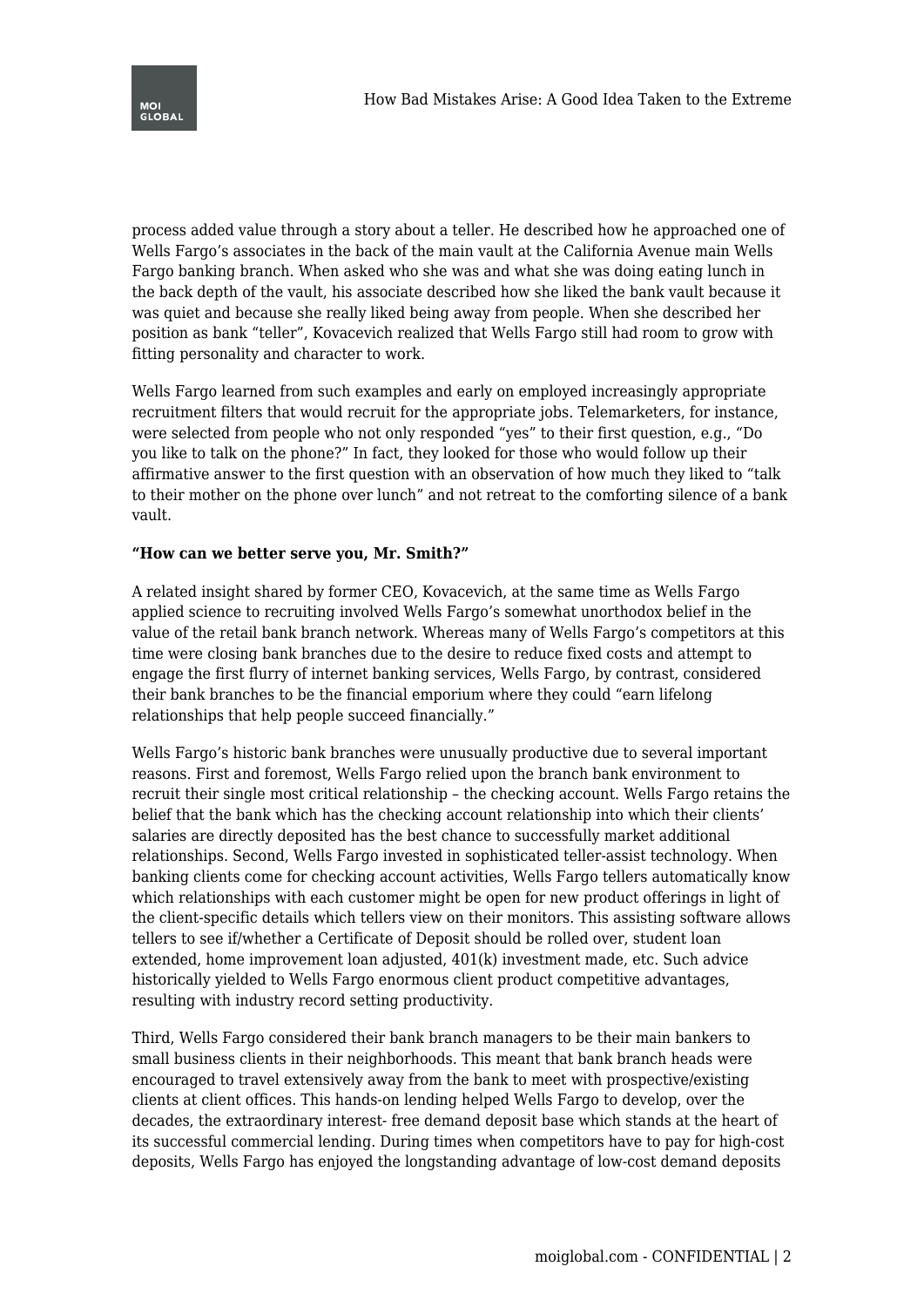



that arose from the fact that their borrowing base has felt loved and well served.

I have long admired how deeply thoughtful Wells Fargo was about how they recruited, trained, equipped, and incented their tellers and their sales force. Wells Fargo recognized that added relationships beyond the platform checking account were crucial to securing additional banking revenue from existing relationships. The purpose behind tellers' banking client product pitches was not to simply meet a quota of "cross-sold" products, but was designed to help Wells Fargo's client-facing representatives to have products to help their clients "succeed financially". With the passage of time, many of the functions which helped build the success of Wells Fargo's great consumer lending/retail branch banking systems have been adopted by its fast-growing, nationally leading internet banking platform.

#### **Danger of Single-Variable Analysis**

As you can see above, very little adversity arose from the thoughtful ways in which the bank, under CEO Kovacevich over many years, applied technology and intelligent inquiry into the building of a client-focused culture defined by informed selling practices. Nonetheless, bank communication with investors, bank incentives and salary reward package designs seem to have over time become increasingly monodimensional. The scorecard for employee compensation and the yardstick by which Wall Street investors were asked to grade senior management success became increasingly channeled into the single variable – cross-selling. This move towards a simplistic reference merely to cross-sell, I believe, accelerated during the period immediately following the most recent global financial crisis when management throughout Wells Fargo's ranks, from the top to the retail branch, were consumed and distracted by smoothly and completely integrating the largest bank merger in American history, i.e., the Wells Fargo acquisition of Wachovia Bank.

Whenever performance in complex cultures is reduced to single-frame references, investors must realize risks that likely will arise for corporations and their leaders who might attempt to game the system to show that they met such single-frame referenced objectives. Even though the bank's success grew, due to the skills it had put in place to increase the number of relationships each client might have had with the bank, by late 2009, communication about reasons for Wells

Fargo's superior performance no longer referred to the full basket of insights that drove the success, such as those Kovacevich shared with me described above, but simply turned into a body count of how many products a banking representative could cross-sell.

The full value of the progression from hiring well, training well, locating well in effective retail branches, and increasing available tools and analytics to increase the suitability of additional relationships began to unravel around the time that Wells Fargo shifted its attention to bringing under wing the acquisition of Wachovia, which in one transaction nearly doubled the size of all aspects of the bank. Beginning around this time, Wells Fargo management seemed to have embarked upon a far more single-focused approach to bank management, designed to drive single- variable, bank-wide retail cross-sells per employee per year.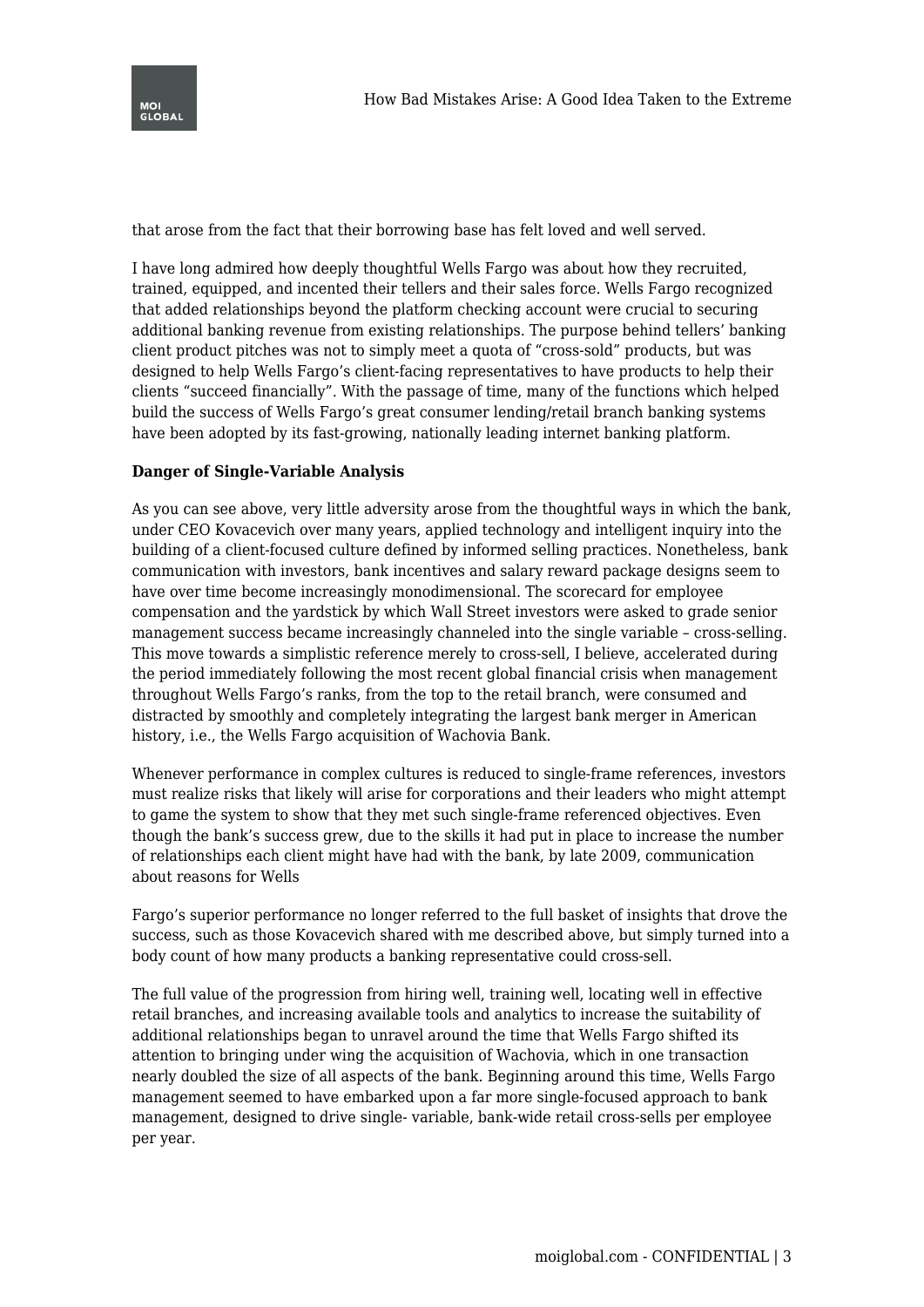

I hope that you find my summary of how I believe Wells Fargo slipped into the risk of focusing simplistically and singly on one variable (i.e., cross-selling) to track its economic progress to have been informative. Regardless of how they found their way into such single focus, the consequences that were revealed this September show how dangerous such pressured metrics can become. I have several observations which I share in addition to the many which I am sure that all of my investors have followed in financial and popular press alike:

1. *Management.* It would appear that management failed to drive proper incentives. Crosssell targets became formulaic and burdensome enough that some associates claim that they felt the need to fabricate "new accounts" to meet "quota". The CEO and most senior management had knowledge that their system surfaced a small percentage of their associates (roughly one percent per year) involved in such defalcation over the past five or six years. They seemingly addressed the instances with associate terminations, but failed to more deeply investigate where systemic conditions may have led to such pressured misconduct in the first place. Moreover, they failed to notify investors of the issue that they faced and, more troubling, failed to protect investors by failing to take steps to subsequently police against such known risks.

2. *Political Fury.* Wells Fargo fell right into the hands of politically charged House and Senate Banking subcommittees which convened to seemingly allow for the collective vetting of emotions that so few "heads had fallen" and so few "personal financial costs" have been borne by all executives of other banks from which collectively so much Wall Street misconduct arose as early as 2006.

3. *Terrible Optics.* Much like the pressure placed upon the tobacco industry during the 1990's tobacco wars, so too is immense pressure from threatened litigation, regulation, class actions, etc., being placed upon Wells Fargo. Indeed, as I write, Wells Fargo is receiving notice of one class action lawsuit after another for any number of claims including wrongful termination, credit score degradation, emotional distress, fraud, etc.

However, much as we endured as tobacco industry investors during some of the most-dark days of the 1980s and 1990s, I have adopted a similar interpretation of our risks with our holdings in Wells Fargo shares. These risks reflect both company-specific risks and commercial banking industry risks.

## **Wells Fargo-Specific Risks**

My attitude with our Wells Fargo holdings starts from my continued faith in the legal process. Just as with the tobacco industry litigation, every defendant, regardless how socially reviled they may be at a given time, is entitled to their day in court before a jury of their peers, in a trial presided over by an impartial judge. Such courts have to determine if and whether actual harm exists. In the case of Wells Fargo's creation of fictitious client accounts, actual harm identified and already reimbursed by Wells Fargo amounted to just under \$5 million.

To date, actual direct financial harm has been modest. Countless allegations regarding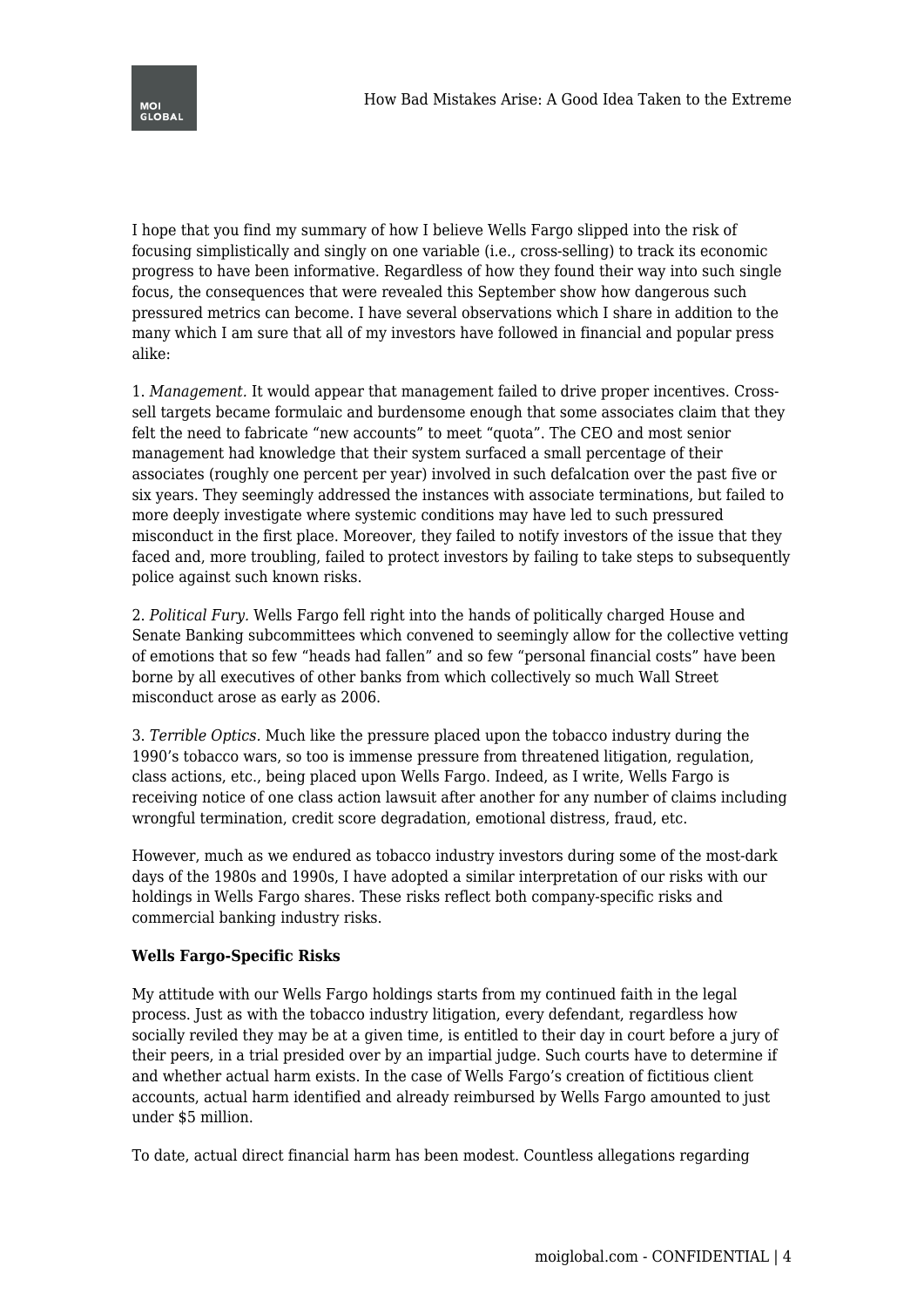



wrongful termination, required reinstatement of associates, housing-related losses due to credit impairment, etc., have been suggested during House and Senate subcommittee hearings. However, such allegations become far harder to survive summary judgment if plaintiffs, either singly or by class action lawsuit, cannot establish sufficient actual harm.

It is my belief, that the lack of abundant or obvious harm should go a long way to reduce the extent of financial harm, adverse judgments, etc., that will await Wells Fargo. While the conduct of those let go was deplorable and has caused the firm deep reputational harm, so too has been the conduct of senior management for not having taken sooner and more decisive action to investigate why the low percentage level of fraud was allowed to persist for six or seven years.

We, as investors in Wells Fargo, will have suffered deeply due to the reputational harm to the firm that has followed. Fortunately, however, I do not believe that our firm faces the magnitude of losses experienced by the major money center banks whose shareholders have suffered collectively over \$30 billion in fines for financial product misconduct that led to the near collapse of our banking system and consequential enormous financial losses suffered as a result of failing real estate-related derivative instruments which they fabricated.

As a result of my belief that Wells Fargo will be able to satisfy adjudicated claims and that likely settlements will ensue, I believe that, based on what I now know, Wells Fargo shares represent value. The shares declined in value ten to fifteen percent upon the recent news leaving their valuation compelling in light of other similarly positioned banking entities. I believe that the bank will continue to enjoy benefits from its nationwide banking footprint, possessing as it does over 11 percent of nationwide bank deposits. I believe that once the bank stabilizes its options, it will again likely continue its focus on retail and consumer banking, with reinvestment likely to continue into new areas such as credit cards, mortgage lending, and wealth management.

As for credit cards, Wells Fargo's client base still offers opportunity to deliver significant card growth as currently less than 50 percent of Wells Fargo's retail customers, on average, have a Wells Fargo credit card. Moreover, those that currently have credit cards take them out of their wallets all too infrequently. Similarly, Wells Fargo remains underdeveloped in wealth management, a key component for their plans for future growth.

On top of investments underway designed to grow credit and debit card penetration, increase mortgage lending, and grow wealth management, Wells Fargo management understands that they will likely have to return funds to owners increasingly to sustain attractive shareholder total returns. Wells Fargo can no longer grow as it has to date through added commercial bank acquisitions, as they have met the ten-percent bank regulatory threshold of national deposits, preventing any future acquisitions. So limited, Wells Fargo will very likely remain committed to returning a high percentage of distributable funds each year to shareholders through dividend increases (already nearly a four-percent dividend yield) and through share repurchases.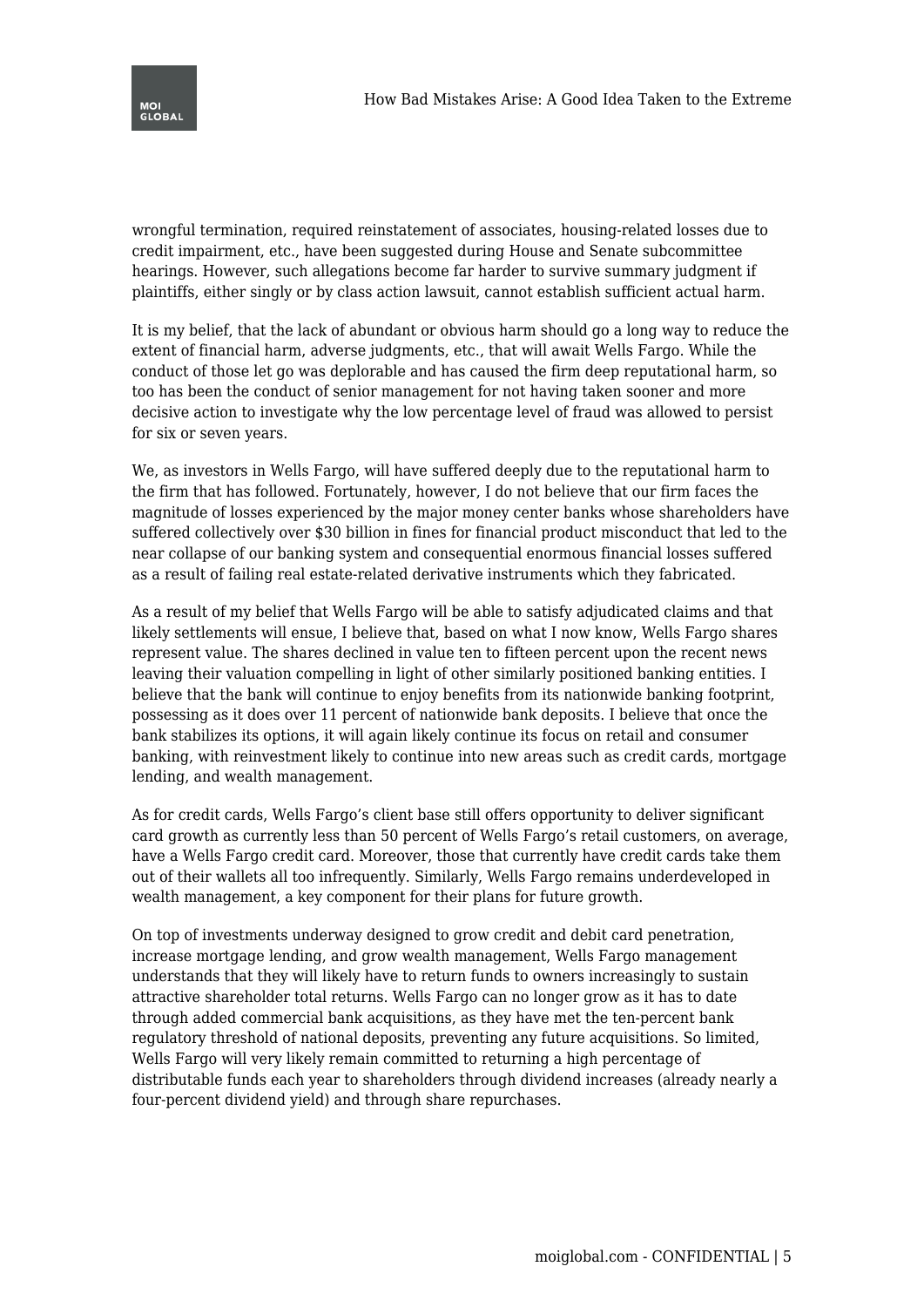

# **Banking Industry-Specific Risks**

I will continue to leave the Wells Fargo investment at roughly the same portfolio weighting with which we entered into September's challenges. I believe that the equity market valuation undervalues Wells Fargo's banking franchise and its high-dividend payment will help to support a decent return.

However, I will remain alert to degradation that could arise in the political arena in which it will have to address allegations of misconduct. I will also have to remain attuned to the impact that the political fallout of Wells Fargo's misconduct may have on furthering industry-challenging legislation and regulation.

Industry prospective returns on capital have been increasingly compromised by not only the well-known near-term challenges posed by our monetary situation and by the effects of QE, but they also are impacted by increasing requirements impacting capital adequacy and permissible business activities allowable to commercial banks. Rumors of a revival of a Glass-Steagall-styled separation of banking activities have arisen in the wake of recent bank misconduct. New demands are constantly considered of the industry by the newly emboldened Consumer Financial Protection Bureau. Even the Department of Labor's recent pronunciations regarding fiduciary standards that must now be assumed for wealth management activities may diminish the appeal of the bank's growing wealth management area.

The list of banking industry factors posing threat of systemic change is long. The political climate in which such proposals are created is severe. Unfortunately, those with the loudest voices and most clout today have as hostile a view towards the banking industry's important role in the economy as did the trial lawyers and regulators of the tobacco industry over the past twenty-five years. During this period of declining tobacco industry standing, the industry was able, nonetheless, to eke out attractive returns to investors. Part of the returns have arisen from the fact that expectations were so low for tobacco-industry returns due to confiscatory steps that tobacco company shares became attractively priced and dividend yields generous. Much the same risk aversion exists today when many other investors sizeup prospects for Wells Fargo. I believe that risk reward remains attractive for Wells Fargo shares.

## **Deposits into the "Bank of Goodwill"**

A wise, investment colleague of mine recalled a conversation which he had earlier with a corporate relations crisis consultant that I thought bore upon many of the firm threatening crises that loom over companies today. This corporate relations crisis consultant had told him that she typically found one thing missing amongst the businesses that found their way to her door during periods when their firm's goodwill and survival were imperiled.

She suggested that she typically observes with management from such threatened firms that their common shortcomings were that they failed to prepare for such reputationthreatening moments. She typically asks such managements when they seek her help or expertise in reputation triage, "When was the last time you made a deposit into the bank of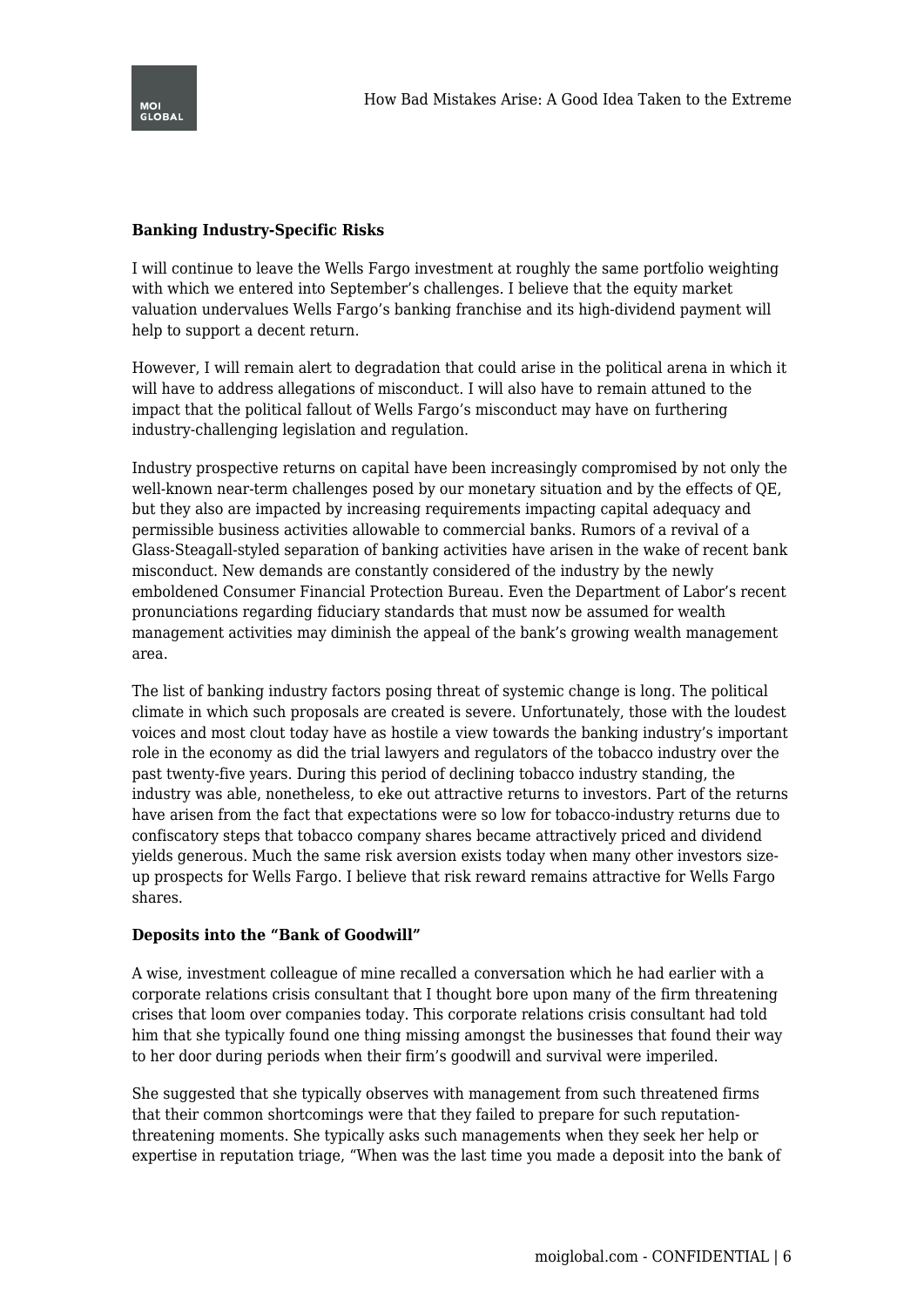#### goodwill?"

You see, she would explain, successful companies "bank goodwill" during periods when things are going smoothly for use when things go awry. Such banked goodwill comes in handy when times turn tough. However, for businesses that have not sufficiently deposited into their needed bank of goodwill when business runs smoothly, they will find an "Insufficient Funds" notice posted when they attempt withdrawal when crisis hits.

It is ironic, however, that our portfolio company most impacted by insufficient funds in their own bank of goodwill has turned out to be a bank. This is all the more striking because the banking business is, at its heart, so commoditized and competitive that the very best banks realize that the one thing that does distinguish them from competitors is the trust and loyalty that they can build during good times to avoid having "funds insufficiency" during bad times.

Wells Fargo may find itself with insufficient funds at present for a few reasons. First, I believe it is because of Wells Fargo's march towards relying increasingly just on the existence of cross-sell to define their success. Second, I believe that they did not wish to invest heavily out of their reported income to deliver a regular message that reassured their banking clients that Wells Fargo partners with them for financial success. Just doing well by clients is not sufficient. Companies need to do well by their clients, as well as celebrate publicly that they are doing so.

I have long felt that the entire banking industry and Wells Fargo in particular would have benefited from a 360-degree advertising and communication campaign designed to reassure their depositors and customers that they are part of the solution for Americans' financial services needs and not part of the problem.

For the past two decades, because of the well-documented misconduct of several of the largest money center banks, banking has allowed itself to be boxed into the corner of adverse public sentiment, allowing others to vilify their motives and discredit their contributions to society. As recently as two years ago, I shared with senior Wells Fargo management at an investor gathering my belief that the banking industry needed to get behind a reputation-restoring advertising campaign to restore the overall reputation of banking. I had in mind campaigns like America's "got milk?", "America Runs on Dunkin'", and "Freight Rail Works" by the US railroad industry. Clearly, investing in advance of specific crisis simply to fortify reputation by making deposits into the bank of goodwill did not seem pressing nor urgent enough at the time to Wells Fargo management. Clearly, management did not seem impressed enough at that time to justify the potential burden on reportable levels of income to direct a portion of income to investments designed to fortify goodwill.

Despite not having made sufficient "deposits" over the past, I believe that Wells Fargo will be able to restore its bank of goodwill. Doing so will be expensive and will take hard work and time to complete. They will have to take important near-term and long-term steps. Along the way, they simply must engage far more frequently in publicly celebrating the good that the bank can offer its served communities. They must tell their story. They must deposit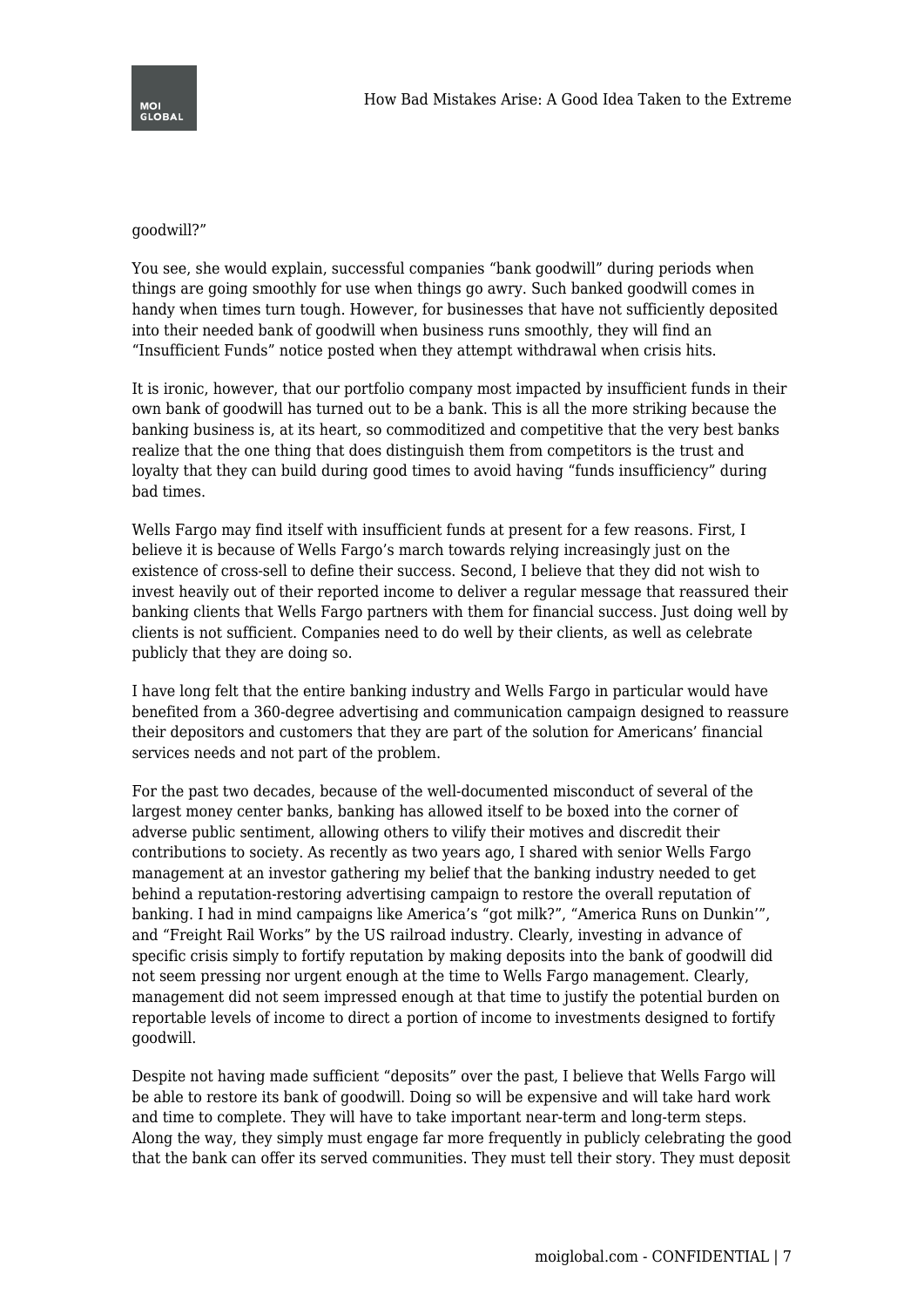

back into the bank of goodwill.

Wells Fargo has already taken important near-term steps. Important management changes already have put in place new talent to address prior problems. The roles of CEO and Chair have been separated at this time. Senior management has had compensation forfeited. Changes have occurred at the operational level. Wells Fargo no longer rewards its employees based on meeting cross-sell quotas. Wells Fargo confirms to all banking customers by e-mail whenever a new account is established. Wells Fargo has commenced a television advertising campaign to publically declare its commitment to behave well by its banking customers.

Wells Fargo has more to do over the long term. First and foremost, Wells Fargo must reach out to both House and Senate banking subcommittees to insure that Wells Fargo provides answers to remaining questions. They must be honest and direct in their responses. They must be clear about the actual numbers of accounts affected. PricewaterhouseCoopers (PwC) suggested that out of 93 million accounts, only in the case of 2 million could PwC not certify that products were requested by bank customers. This number, 2 million, is unfortunately misrepresented as the number of affected accounts rather than representing just the pool of accounts that upfront could not be definitively dismissed.

To succeed long-term, Wells Fargo must extricate itself out of Congress' and its industry regulator's penalty box. To do so, Wells Fargo must be firm on the facts and forthcoming on all details. They cannot stonewall. For instance, during the Senate banking subcommittee hearing, when Wells Fargo's former CEO was asked whether "other banks focused on crosssell", he essentially replied that he was not aware of what other banks do. Wells Fargo will have to deliver less lawyerly minded answers in their efforts to respond head-on to politicians and to its own industry's regulators.

To succeed long-term, Wells Fargo will have to publicly celebrate its investments to drive long-term banking customer satisfaction. They will need to celebrate advances in internet banking, servicing tens of millions of their banking customers now online. While many startup banks suggest that they will unseat traditional banks in light of generational moves to digital activities, it is safe to say that cyber security protection, customer appreciation of their ability to interact both digitally and through branches, etc., will likely encourage Wells Fargo's management to continue to promote their extensive digital and mobile banking offerings.

Work remains to be done. For instance, it appears that Wells Fargo could likely benefit from a revised board. Wells Fargo's new chairman might consider ways to reshape the board, possibly by reducing in number, acquiring more diversity in backgrounds, while being simultaneously more skilled in the issues that will most press Wells Fargo going forward (e.g., banking industry knowledge, social network marketing, internet banking, and regulatory environment skills).

Wells Fargo will have to publicly atone. They must meet Congress and regulators directly. They must answer questions about past conduct, nothing hidden. They must be prepared to make full financial restitution where warranted, tackling head-on even arguments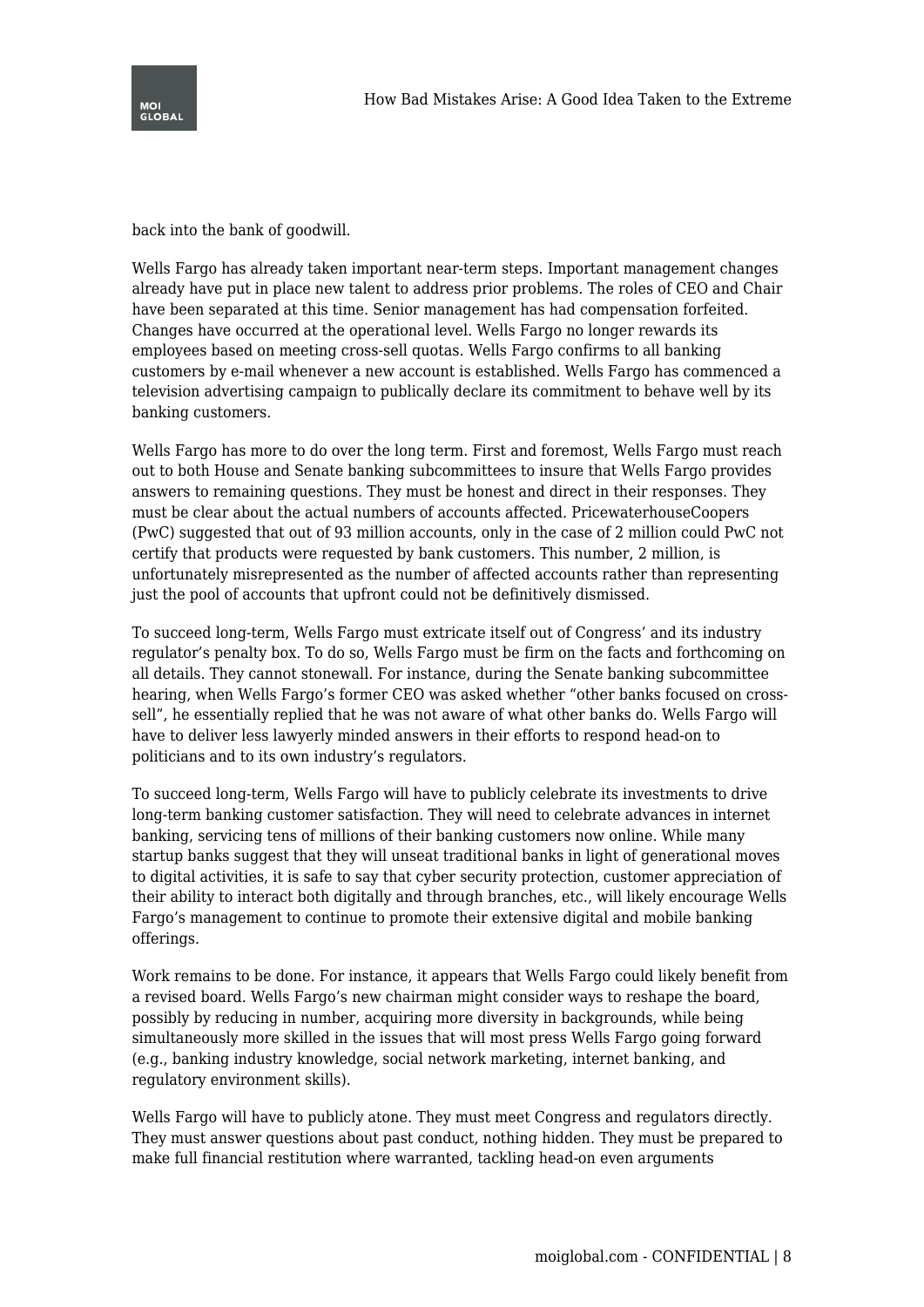

concerning alleged adverse impact on mortgages that may have arisen due to credit bureau issues that could have arisen due to fabricated accounts.

Finally, Wells Fargo must invest much more deeply behind their goodwill. They must advertise about the good work underway. Their communication should not be cryptic nor evasive. It should deal directly with past mistakes, honestly accepting deserved criticism and honestly recognizing they fell from their historic standards of earned trust.

Wells Fargo must speak publicly about the good the bank is doing along with communities and with its banking clients. They must celebrate their associates' support of non-profits (nearly \$300 million in 2015). They must continue their support of minority small businesses (procuring as Wells Fargo did in 2015 over 12 percent of its banking supplies and services from small businesses). They must celebrate the bank's support of the environment (over \$15 billion of loans extended in 2015). They must celebrate loans to small businesses (over \$20 billion extended in 2015). Finally, they should celebrate rewards received for Wells Fargo's workplace environment (e.g., 2015 workplace award from DiversityInc as the #1 company for LGBT employees, 7th top company for veterans and 11th top company for diversity). Their communications should be honest, sincere, and not written by counsel.

We must recognize that the issue of the bank of goodwill extends far beyond just the example of Wells Fargo when reviewing our portfolio holdings more broadly. For instance, we do have in our portfolio examples of companies that have prioritized "making deposits into the banks of goodwill" as a matter of course for their businesses, helping to win their shareholders benefits that come from sustained goodwill. Unilever supports carbon emissions impact reduction, affordable clean water, consumer self-esteem (e.g., Dove's "Real Beauty" campaign), and environmental protection through reduced energy, plastic, and water consumption during product manufacturing. Heineken, likewise, has publicly celebrated their investment over the years to cut water and electricity consumption by over 40 percent over the past two decades even while their production volumes increased by over 40 percent.

As with so many such developments, both Heineken and Unilever celebrate how their companies have done very well by "doing good". They save costs of manufacturing by reducing materials consumed by reworking manufacturing flows. Eliminating waste by manufacturing redesign also means paying less for ingredients otherwise costly to dispose thus increasing our operating profits!

We also have had examples of portfolio companies, even some whose company-wide standards recognize the need to make such deposits, but which have tripped up in given markets only to discover when that occurred that they had, for whatever reason, failed to make needed "deposits" in specific markets.

The case of Nestlé India has been quite instructive as to how normally caring companies can confront reputational attacks. In this case, Nestlé India experienced "a run" on its bank of goodwill when ill-founded rumors surfaced that its Maggi noodle soup could pose harm to children due to trace elements of metals and other harmful elements allegedly discovered to be present in their product. Nestlé discovered as they attempted to respond to such